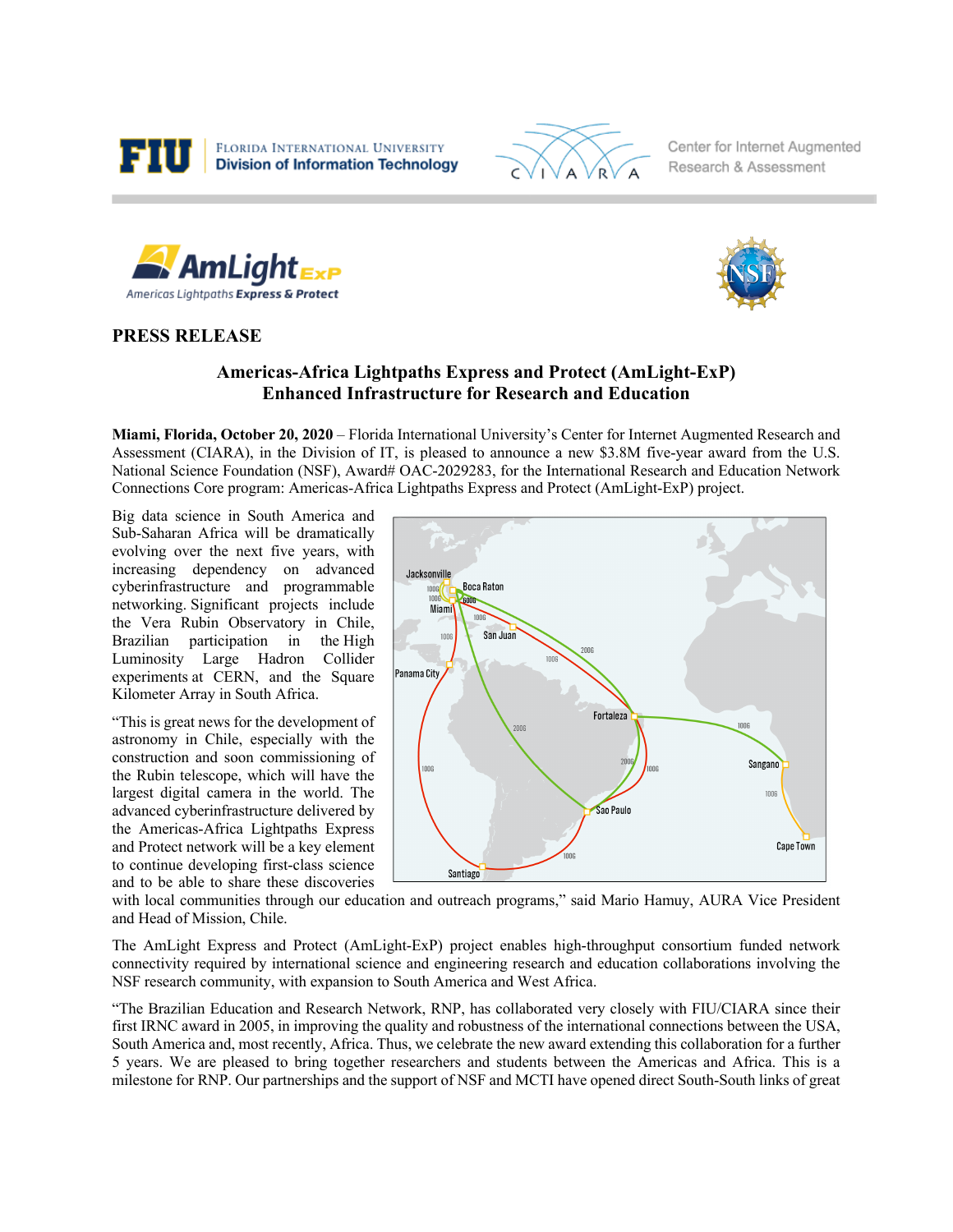capacity that will boost education, science and also reinforce the remarkable cooperation among Portuguese-speaking communities on both continents", said Nelson Simoes, RNP Director.

AmLight-ExP is a reliable, resilient, leading-edge software-defined network infrastructure for research and education. In the map, the Express network consists of the green paths; the Protect network consists of the red paths. With significant and critical investments from the Academic Network of São Paulo (ANSP); Brazil's Research and Education (R&E) network (RNP); the Association of Universities for Research in Astronomy (AURA); the regional network of Latin America (RedCLARA); and the national R&E network of S. Africa (TENET/SANReN), the total bandwidth provided by AmLight ExP between the U.S., South America, and Africa is expected to grow to over 4 Terabits per second in aggregate capacity by 2025. Duncan Greaves, CEO of TENET said, "We congratulate FIU/CIARA on securing this award and we're delighted to see AmLight-ExP advancing. Important research endeavors in South Africa and Africa more generally will benefit notably, as will international research co-operation among the Americas and Africa."

This flexible inter-regional infrastructure enables science communities to expand research and learning activities, empowered through access to scalable optical spectrum on submarine cables and programmable networks. "The Academic Network of Sao Paulo provides connectivity to more than 50 institutions, which are responsible for more than 40 percent of Brazilian science production. This new award by the NSF to FIU is a major milestone for the AmLight-ExP project, underpinned by our partnership with FIU, RNP, and AmLight consortium partners for 15+ years", said Joao Eduardo Ferreira, Principal Investigator of ANSP.

"The approval of this new funding agreement awarded to the Florida International University's Center for Internet Augmented Research and Assessment (CIARA) is excellent news for the scientific community in Latin America and Africa. The improved connectivity in the following years will help us strengthen the cooperation between our continents and provide additional capacity to the already in place link with Africa," said Luis Eliecer Cadenas, RedCLARA Executive Director.

FIU's AmLight-ExP project aims to increase the rate of discovery. Faster discovery means quicker focus on the greatest benefit for society. AmLight-ExP is a catalyst for new communities of researchers and learners with a bridge, linking U.S., Latin American and African students, teachers and researchers. AmLight-ExP is committed to serving the needs of graduate and undergraduate education through models that bring together students and the networking community with scientists from all domains.

"The increased capacity that the AmLight-Exp project will unlock between Africa and Latin America will not only significantly improve research collaboration between the two regions, but it will also provide the Americas with unparalleled access to African hosted science initiatives (such as the South African hosted SKA1-mid telescope and its precursor, the MeerKAT telescope) and vice versa. I believe tertiary education will also benefit from this initiative as it will assist in breaking down the barriers that hamper students on both continents from gaining crucial hands-on experience using NREN connected research infrastructures" stated Leon Staphorst, Director of SANReN.

"The awarding of this grant comes at the right moment when UbuntuNet Alliance recently signed a Memorandum of Understanding with RedCLARA and is Co-PI in the Network for European, American, African, and Arctic Research (NEAAAR) project. Our involvement in the Americas-Africa Lightpaths Express and Protect (AmLight-ExP) puts us in a core position to enhance our collaboration with global research and education networking players as this complements the existing partnerships with our sister organizations in Africa and with GEANT in Europe. The awarding of this grant draws us closer to our objective of being integrated in the global research and education network and that of providing state-of-the-art Internet connectivity and infrastructure that give our researchers and students a gateway to the global research and education network", said Matthews Mtumbuka, Chief Executive Officer of UbuntuNet Alliance.

**About FIU**: Florida International University is an urban, multi-campus, public research university serving its students and the diverse population of South Florida. FIU is committed to high-quality teaching, state-of-the-art research and creative activity, and collaborative engagement with its local and global communities. Fostering a greater international understanding, FIU is a major international education center with a primary emphasis on creating greater mutual understanding among the Americas and throughout the world. FIU is Miami's first and only public research university, offering bachelor's, master's, and doctoral degrees. Designated as a top-tier research institution, FIU emphasizes research as a major component in the university's mission. (http://www.fiu.edu)

**About ANSP**: The ANSP project (an Academic Network at São Paulo), as determined by a decision of FAPESP's Board of Trustees, "provides the State of São Paulo research community with state-of-the-art computer networking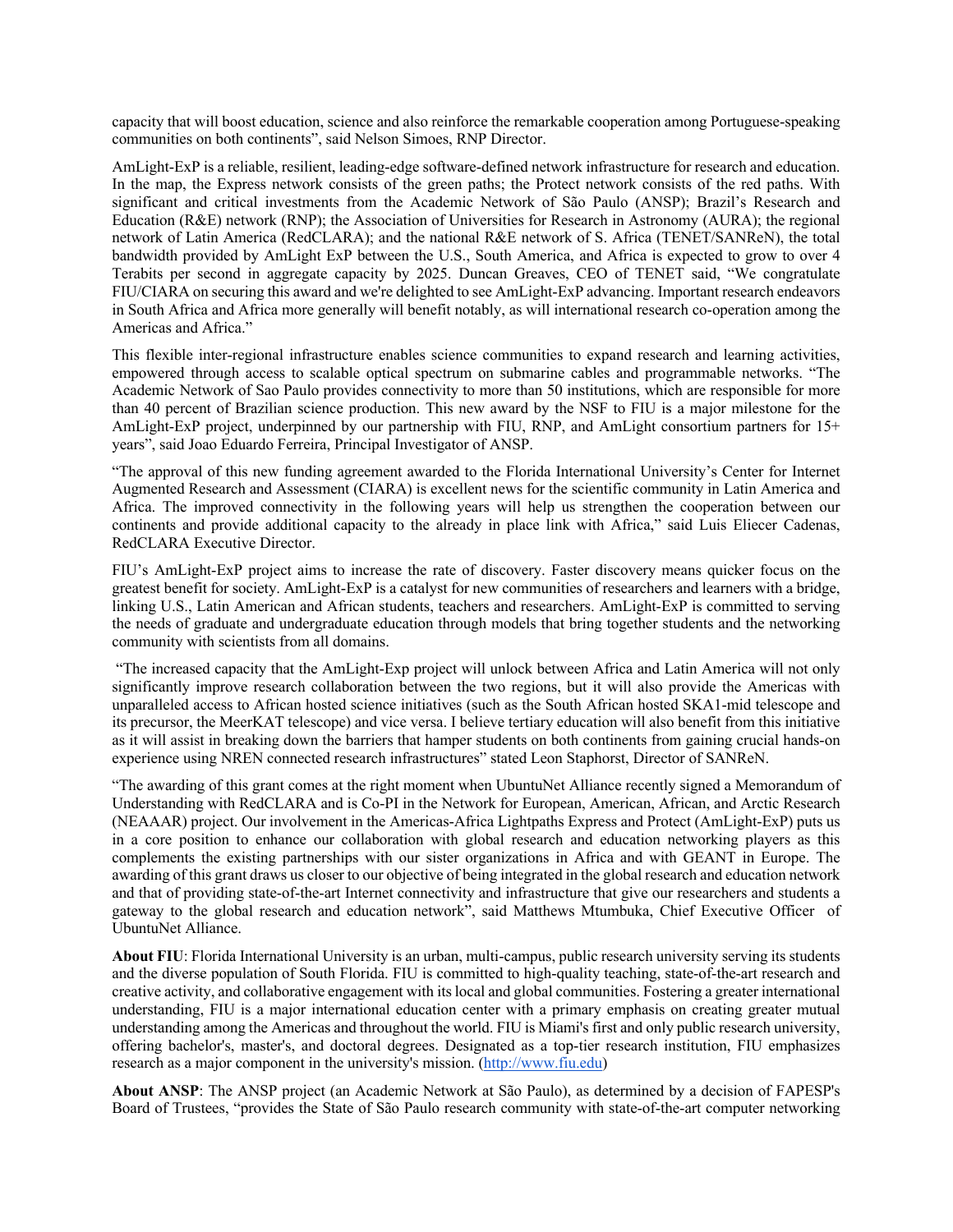connectivity." ANSP develops and maintains the infrastructure, Internet services and data communication in general which, in conjunction with ANSP's Technical Reserve Program, offers the education and research community in the State of São Paulo the technological means needed to access information throughout the world, to share knowledge, to develop collaborative projects and for innovation on a large scale. The ANSP Project is run by NARA from The Medical School of the University of São Paulo and is funded by FAPESP. (www.ansp.br)

**About AURA**: The Association of Universities for Research in Astronomy (AURA) is a consortium of 40 US institutions and 4 international affiliates that operates world-class astronomical observatories. AURA's role is to establish, nurture, and promote public observatories and facilities that advance innovative astronomical research. In addition, AURA is deeply committed to public and educational outreach, and to diversity throughout the astronomical and scientific workforce. AURA carries out its role through its astronomical facilities. (www.aura-astronomy.org)

**About AMPATH**: Florida International University's Center for Internet Augmented Research and Assessment (CIARA), in the Division of IT, has developed an international, high-performance research connection point in Miami, Florida, called AMPATH (AMericasPATH; www.ampath.net). AMPATH extends participation to underrepresented groups in Latin America and the Caribbean, in science and engineering research and education through the use of high-performance network connections. AMPATH is in part funded by the National Science Foundation (NSF), award #OAC-1451018; and the AtlanticWave-SDX: NSF Award# OAC-1451024, 2015-2020, IRNC: RXP: AtlanticWave-Software Defined Exchange: A Distributed Intercontinental Experimental Software Defined Exchange (SDX). (www.ciara.fiu.edu)

**About Vera Rubin Observatory:** The Vera Rubin Observatory project activities are supported through a partnership between the National Science Foundation (NSF) and the Department of Energy. NSF supports the Vera Rubin Observatory through a Cooperative Agreement managed by the Association of Universities for Research in Astronomy (AURA). The Department of Energy funded effort is managed by the SLAC National Accelerator Laboratory (SLAC). Additional Vera Rubin Observatory funding comes from private donations, grants to universities, and in-kind support from Institutional Members of Vera Rubin Observatory. (http://www.lsst.org/)

**About RNP**: The Brazilian Education and Research Network (RNP), qualified as a Social Organization (OS) by the Brazilian government, is supervised by the Ministry of Science, Technology and Innovations (MCTI), and is maintained through the Inter-Ministry RNP program, which also includes the Ministries of Education (MEC), Health (MS), Citizenship and Defense (MD). The first Internet provider in Brazil with national coverage, RNP operates a high-performance nationwide network, with points of presence in all 26 states and the national capital, providing service to over 1200 distinct locations. RNP's more than four million users are making use of an advanced network infrastructure for communication, computation and experimentation, which contributes to the integration of the national systems of Science, Technology and Innovation, Higher Education, Health and Culture. (http://www.rnp.br/en)

**About RedCLARA**: CLARA, the Latin American Cooperation of Advanced Networks (Cooperación Latino Americana de Redes Avanzadas), is a non profit organization whose members are the NRENs of Latin America, and which is in charge of the management, development and operation of RedCLARA, as well as the coordination of Latin America's research networking activities. RedCLARA directly connects to AmLight links in Sao Paulo, Miami and Tijuana. Latin American NRENs connected to redCLARA: Argentina (Innova-Red), Brasil (RNP), Chile (REUNA), Colombia (RENATA), Costa Rica (RedCONARE), Ecuador (CEDIA), El Salvador (RAICES), Guatemala (RAGIE), México (CUDI), Panamá (RedCYT), Perú (RAAP), Uruguay (RAU), and Venezuela (REACCIUN). (www.redclara.net)

**About TENET/SANReN**: The Tertiary Education and Research Network of South Africa (TENET), and South African National Research Network (SANReN) jointly form the South Africa's NREN. SANReN is a business unit inside the South African CSIR's National Integrated Cyberinfrastructure System (NICIS) and is responsible for the design, acquisition and roll-out of national and international capacity for the South Africa NREN, as well as the development and incubation of advanced services (https://www.sanren.ac.za/). TENET (https://www.tenet.ac.za) operates the SANReN, which is a key component of the South African government's National Integrated Cyberinfrastructure System (NICIS), alongside the Centre for High Performance Computing (CHPC) and the Data Intensive Research Initiative of South Africa (DIRISA).

**About UbuntuNet Alliance**: UbuntuNet Alliance is a regional research and education network in eastern and southern Africa, that works with its member NRENs, and coordinates and collaborates with peer regional R&E networks, such as GEANT and RedCLARA. The UbuntuNet Alliance seeks to extend the capacity and resilience of its broadband